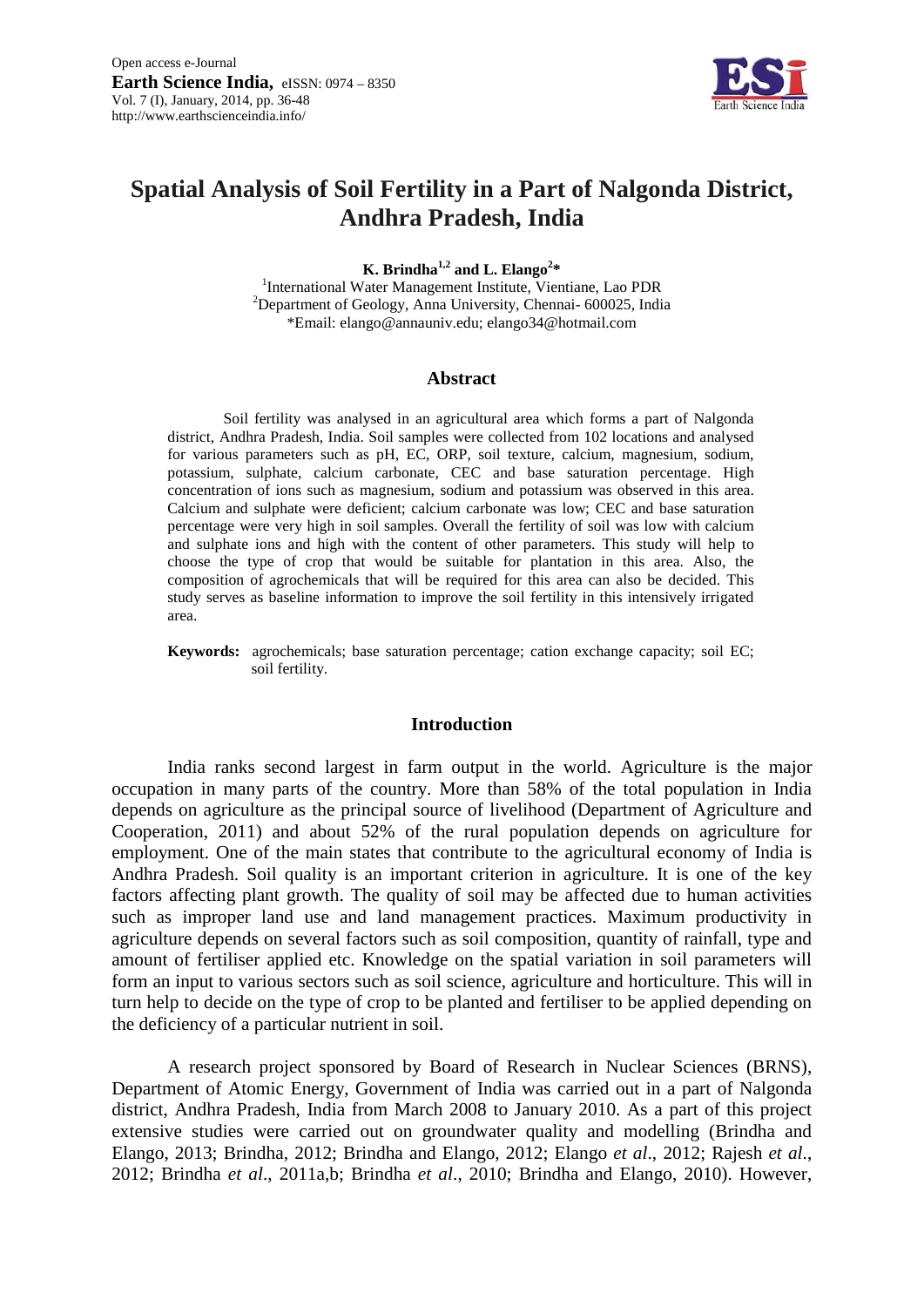there have been no previous reports on the soil quality of this area even though agriculture is the major land use. Hence, this study will form as a baseline study to document and understand the spatial variation in various soil parameters in a part of Nalgonda district.

#### **Materials and Methods**

#### **Study area:**

This study was carried out in an intensively irrigated area which forms a part of Nalgonda district (Fig. 1). It is situated at a distance of 80 km ESE of Hyderabad. An area of 724 sq km is considered for this study. There are two rivers namely Gudipalli Vagu which forms a part of the northern boundary and Pedda Vagu which forms the southern boundary of the study area. The Nagarjuna Sagar reservoir is present at the south eastern side of the study area.



Fig. 1: Land use map with location of study area.

# **Climate:**

This area experiences arid to semi-arid climate. Summer prevails from April to June with temperature ranging between  $30^{\circ}$  and  $46.5^{\circ}$ C. Winter prevails from November to January with temperature between  $17^{\circ}$  and  $38^{\circ}$ C. The average rainfall per year is about 600 mm which usually occurs in June-September during the southwest monsoon.

# **Topography and drainage:**

Topographically the ground surface slopes towards southeast direction. This area has several small hillocks with height ranging from 250 to 300 m. The depressed parts of the undulating topography of this area have numerous tanks and small reservoirs. The drainage pattern is dendritic to sub-dendritic. There are also few lined canal networks which cater for irrigation activity.

# **Geology:**

Geology of the study area was derived from detailed field investigation, Geological Survey of India (GSI) maps of 1:50,000 scale (GSI 1995) and remote sensing data. This area lies in the northern part of the Cuddapah basin in southern India. Based on the geology, this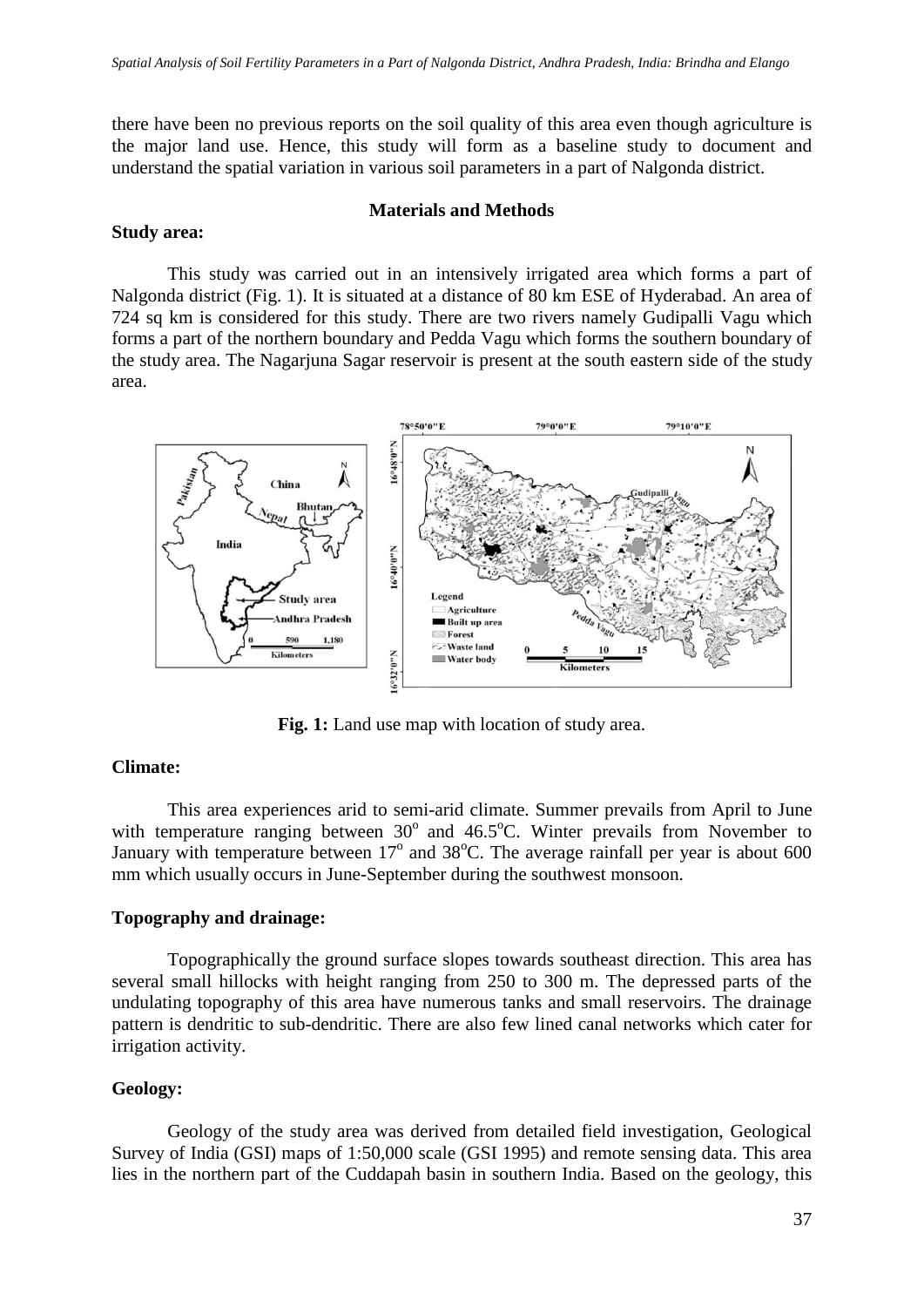

region is mainly covered by granitic rocks which belong to late Archean and it primarily comprises of granite/granitic gneiss, pink biotite granite, grey hornblende biotite gneiss, migmatite granite and metabasalt. These rocks are generally medium to coarse grained. They are traversed by numerous dolerite dykes and quartz veins. Dolerite dykes cutting across the granites are found practically all over the area and are well exposed in most parts of the area. The Srisailam formation, which is the youngest member of the Cuddapah Supergroup directly overlay the basement granite with a distinct unconformity. The quartzite of Srisailam formation is exposed in the southeastern part of the study area.

# **Landuse:**

Landuse map of the area derived from the Indian Remote sensing Satellite Linear Imaging Self scanning Sensor IV (IRS LISS IV) imagery (May 2007, January 2008 and April 2008; Mapping to 1:25,000) is given in Fig. 1. The forest cover in this area is thin to moderate. The major land use is for agriculture (Fig. 1). The crops grown in this area are sweet lime, castor, cotton, grams, groundnut and paddy. Rainfall is the major source of water for agriculture. Drip irrigation is practiced in this area especially for sweet lime. The majority of the households in the study area earn their livelihood from sources like agriculture and its allied activities. The cropping pattern depends on the climatic conditions and availability of water sources. Rainfall is the major source of groundwater recharge, apart from irrigation returns. The recharge from rainfall can sometimes raise the water table elevation immediately, or as much as a month later. Irrigation mainly depends upon the groundwater in this area.

# **Sampling:**

Soil samples were collected from 102 locations during July 2010 (Fig. 2). Care was taken to collect one representative sample every  $10 \text{ km}^2$ . Also it was made sure that samples were collected from agricultural and non-agricultural areas. Further, before soil sampling there was no rainfall and hence it can be considered that the soil quality has not been affected. Soil sampling was carried out after removing the top soil up to ten centimeters. Samples were collected by coring using a non-corrosive stainless steel corer to a depth of 30 cm. The samples were stored in polyethylene bags and appropriately labeled. Care was taken to keep the samples away from heat to avoid alteration in soil characteristics.



**Fig. 2:** Location of soil samples.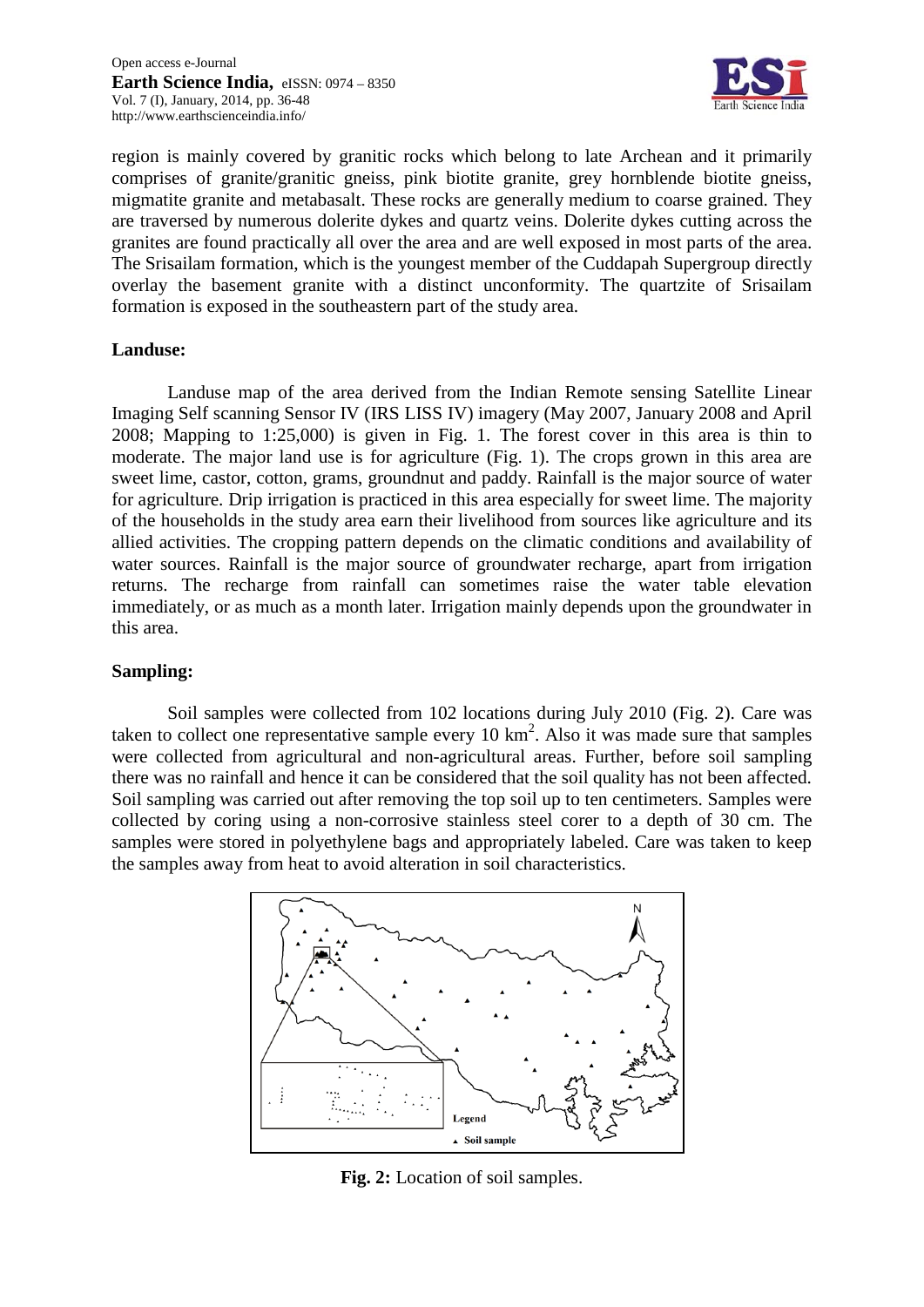# **Analysis:**

A total of 102 soil samples from different locations, representing different terrains were collected from the study area. The collected soil samples were analyzed for the various properties such as pH, electrical conductivity (EC), oxidation reduction potential (ORP), texture (sand, silt and clay ratio), bulk density, particle density, porosity, hydraulic conductivity, calcium, magnesium, sodium, potassium, sulphate, calcium carbonate and cation exchange capacity (CEC).

Soil pH and ORP was determined by mixing a known weight of soil sample with water (ratio 1:1) (Kalra, 1995) and then measured using YSI multiparameter probe. Soil EC was determined by mixing water and soil which was allowed to stand for 30 min and then measured using conductivity electrode (Rhoades, 1996). Soil texture by means of percentage of sand, silt and clay present was determined using pipette method (Sheldrick and Wang, 1993).

Calcium and magnesium were extracted using neutral normal ammonium acetate and were determined by titration method (APHA, 1998). Sodium and potassium were also extracted using neutral normal ammonium acetate and then analyzed in flame photometer (Schollenberger and Simon, 1945). Sulphate was analyzed using 0.2M ammonium acetate – 0.25M acetic acid extraction reagent and measured using UV-VIS Spectrophotometer at 420nm (Schulte and Eik, 1988). Calcium carbonate was determined by acidimetry method by using 1N HCl and 0.5N NaOH as titrant (Bashour and Sayegh, 2007). All the chemicals used were of analytical grade and was procured from Merck. CEC is determined by the summation of sodium, potassium, calcium, and magnesium ions and is represented in meq/100g of soil.

#### **Spatial interpolation:**

Arc GIS 9.3 was used to prepare spatial variation in concentration of different parameters by inverse distance weighted method. All the other maps were also prepared using this software.

# **Results and Discussion**

The statistical summary of various parameters determined in soil which decides the fertility of soil is given in Table-1.

# **Soil texture:**

Soil texture is determined by the distribution of sand, silt and clay particles in the soil. This is an important factor to determine the soil fertility as it influences the quantity of water that can be retained in soil, aeration and type of crop to be grown. For instance sandy soil cannot hold water for a longer time while clay soil can retain water for a longer period of time. The soil texture can be determined by plotting the sand, silt and clay ratio on a triangular plot which classifies the soil into twelve different textural classes (sand, loamy sand, sandy loam, loam, silt loam, silt, sandy clay loam, clay loam, silty clay loam, sandy clay, silty clay and clay). The dominant soil texture in this area is sand (Fig. 3). Many of the soil samples belong to loamy sand category but there are also few cases of sandy clayey loam.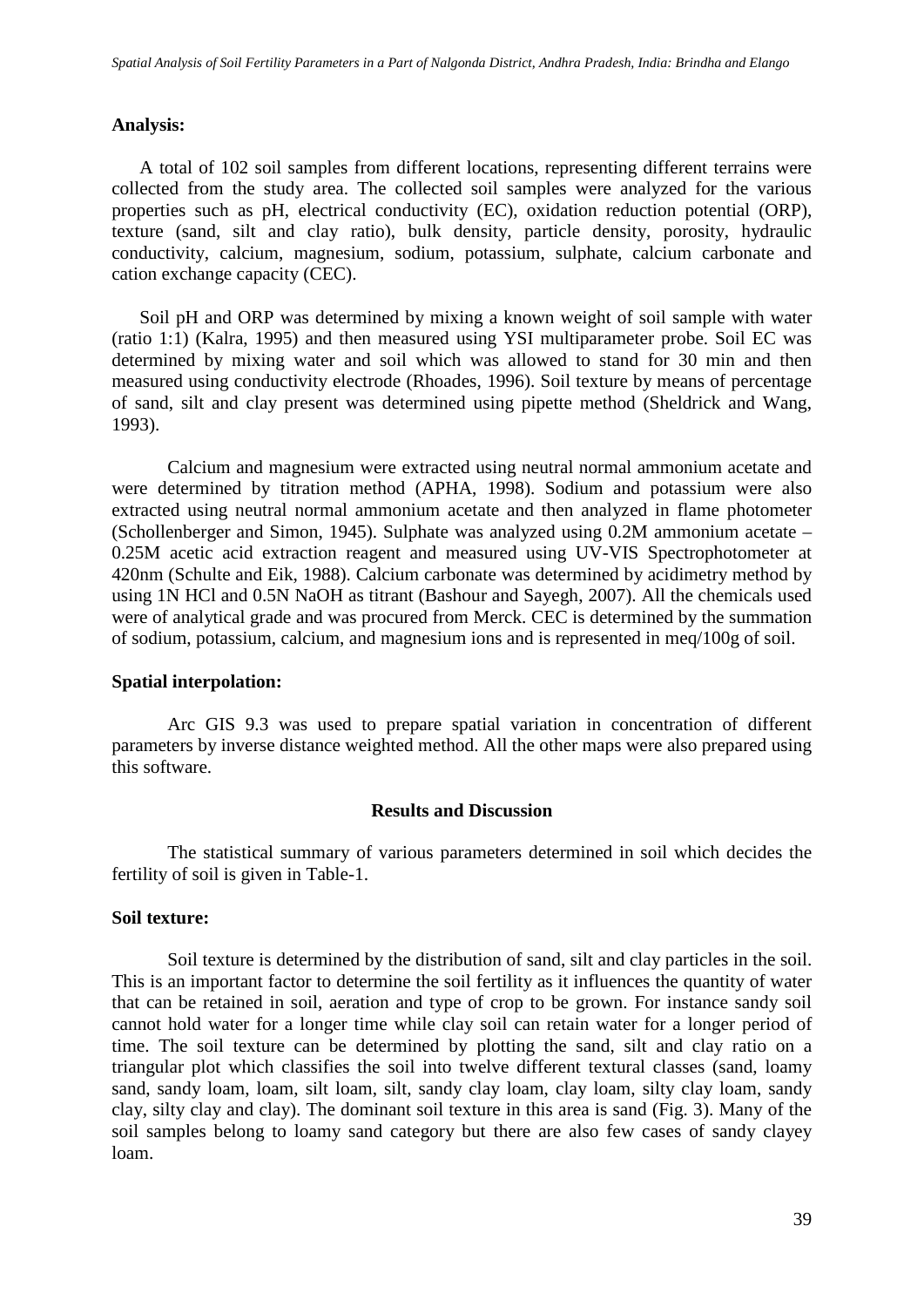

| <b>Parameter</b>  | Unit     | <b>Minimum</b> | <b>Maximum</b> | <b>Mean</b> |
|-------------------|----------|----------------|----------------|-------------|
| Sand              | %        | 37.3           | 93.6           | 76.2        |
| Silt              | %        | 3.0            | 62.3           | 20.5        |
| Clay              | %        | 0.2            | 42.8           | 3.2         |
| pH                | No unit  | 5.2            | 8.8            | 7.4         |
| EC                | mS/cm    | 0.0            | 0.5            | 0.2         |
| <b>ORP</b>        | mV       | 145.6          | 236.6          | 196.8       |
| Calcium           | mg/g     | 0.2            | 7.8            | 2.6         |
| Magnesium         | mg/g     | 0.0            | 6.5            | 1.4         |
| Sodium            | mg/g     | 0.0            | 19.0           | 7.4         |
| Potassium         | mg/g     | 0.3            | 11.8           | 3.1         |
| Sulphate          | mg/g     | 0.0            | 2.7            | 0.6         |
| CaCO <sub>3</sub> | %        | 0.4            | 28.2           | 4.6         |
| <b>CEC</b>        | meq/100g | 5.8            | 139.0          | 64.7        |

# **Table-1:** Statistical summary of various parameters in soil.



**Fig. 3:** Texture of soil in the study area.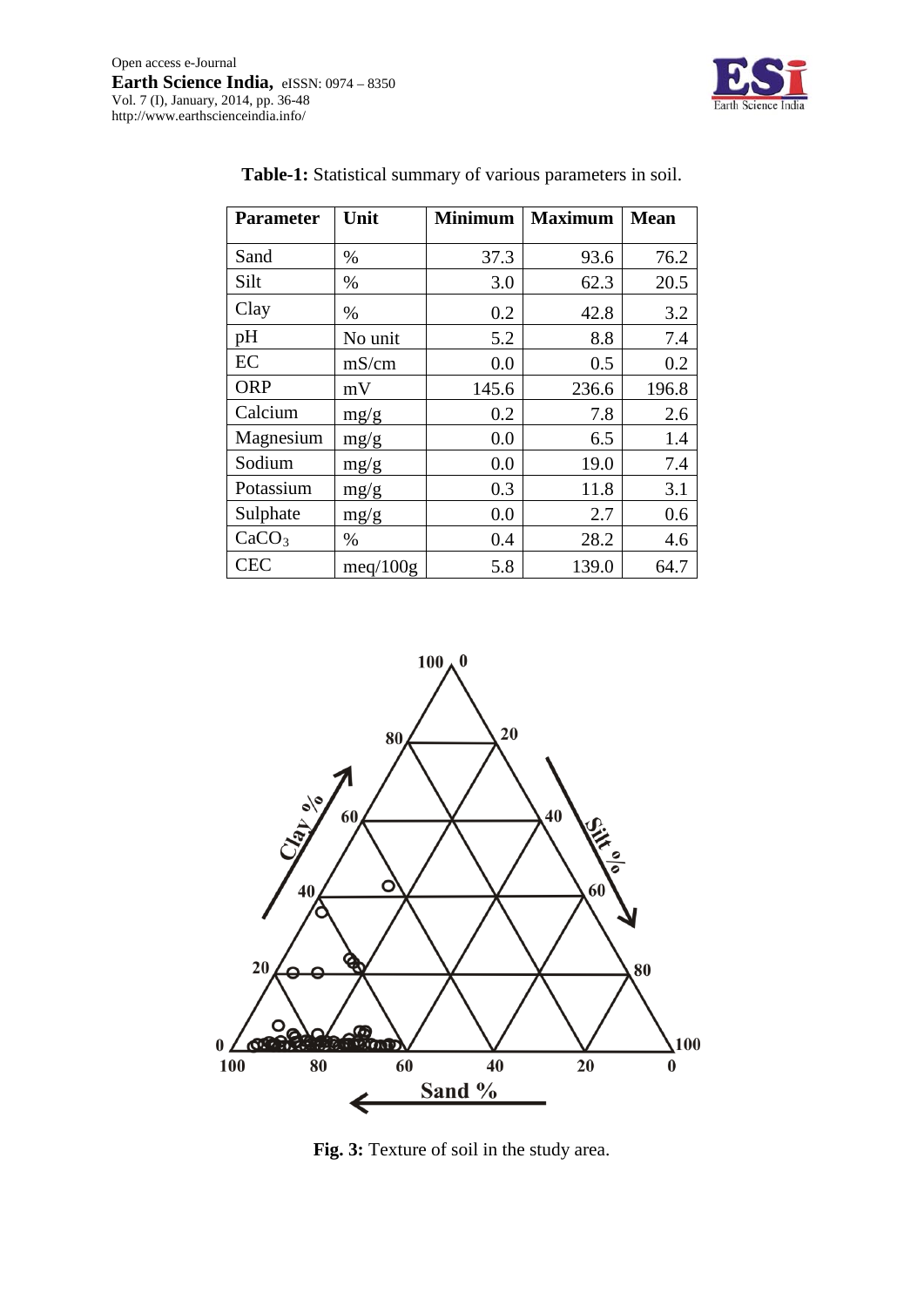| pH range<br><b>Nature of soil</b> |                     | Number of soil |  |
|-----------------------------------|---------------------|----------------|--|
| Marx et al. (1999)                |                     | samples        |  |
| Below 5.1                         | Strongly acid       | <b>Nil</b>     |  |
| 5.2 to 6                          | Moderately acid     |                |  |
| 6.1 to 6.5                        | Slightly acid       | 6              |  |
| 6.6 to 7.3                        | Neutral             | 27             |  |
| 7.4 to 8.4                        | Moderately alkaline | 63             |  |
| above 8.5                         | Strongly alkaline   | 2              |  |

**Table-2:** Nature of soil based on pH.

# **pH:**

This is the hydrogen ion activity occurring in the soil. The acidic or alkaline nature of soil determines the weathering/solubility of geologic minerals, availability of minerals and nutrients to plants and the microbial population in soil. Intensive agriculture in an area can alter the pH of the soil. The pH varying between 6 and 7.5 is optimal for plant growth (United States Department of Agriculture, 1999). In this area, pH varies from 5.2 to 8.8 with a mean of 7.4. Based on the different range of pH in soil, the nature of soil has been classified as given by Marx *et al.* (1999) in Table-2. The major factors affecting soil pH are temperature and rainfall, which control the intensity of leaching and soil mineral weathering (United States Department of Agriculture, 1999). Spatial variation in pH of the study area indicates that most of the area ranges from slightly acidic to slightly alkaline in nature (Fig. 4).

# **EC and ORP:**

The EC represent the total amount of soluble salts that are present in the soil. The application of agrochemicals and intensive agriculture may affect the salt content in soil. Also due to excess evaporation and lesser rainfall the quantity of salts in soil may increase. These salts are essential for plant growth to some extent and may become harmful when in excess. EC of up to 0.8 mS/cm is acceptable for plant growth. The maximum EC measured in this area was 0.5 mS/cm and the spatial variation in EC of the study area show that most of the area has EC ranging between 0.1 to 0.2 mS/cm and is non saline (Fig. 4). Thus this area is not posing any hazard to soil fertility based on EC (Table-3).

Pitty (1979) put forth that the soil formation is determined in many ways by the character and intensity of oxidation reduction process. The ORP in soil has an impact on the solubility of ions in soil. The spatial variation in ORP (Fig. 4) shows that most of the study area varies from 200 to 220 mV especially in the central parts of the study area.

# **CEC and base saturation percentage:**

CEC is the ability of the soil to adsorb cations in exchangeable forms (Chesworth, 2008). It corresponds to the negative charge of the soil and is expressed in centimoles of positive charge per kg of soil (cmol/kg) or milliequivalents per 100 g of soil (meq/100g). CEC is also related to soil texture and if CEC levels above 20 or 25 meq/100g, the soil can hold many more nutrients than a plant would normally need in a year. The CEC of soil in most part of the study area is under very high category (>40 meq/100g) which is given in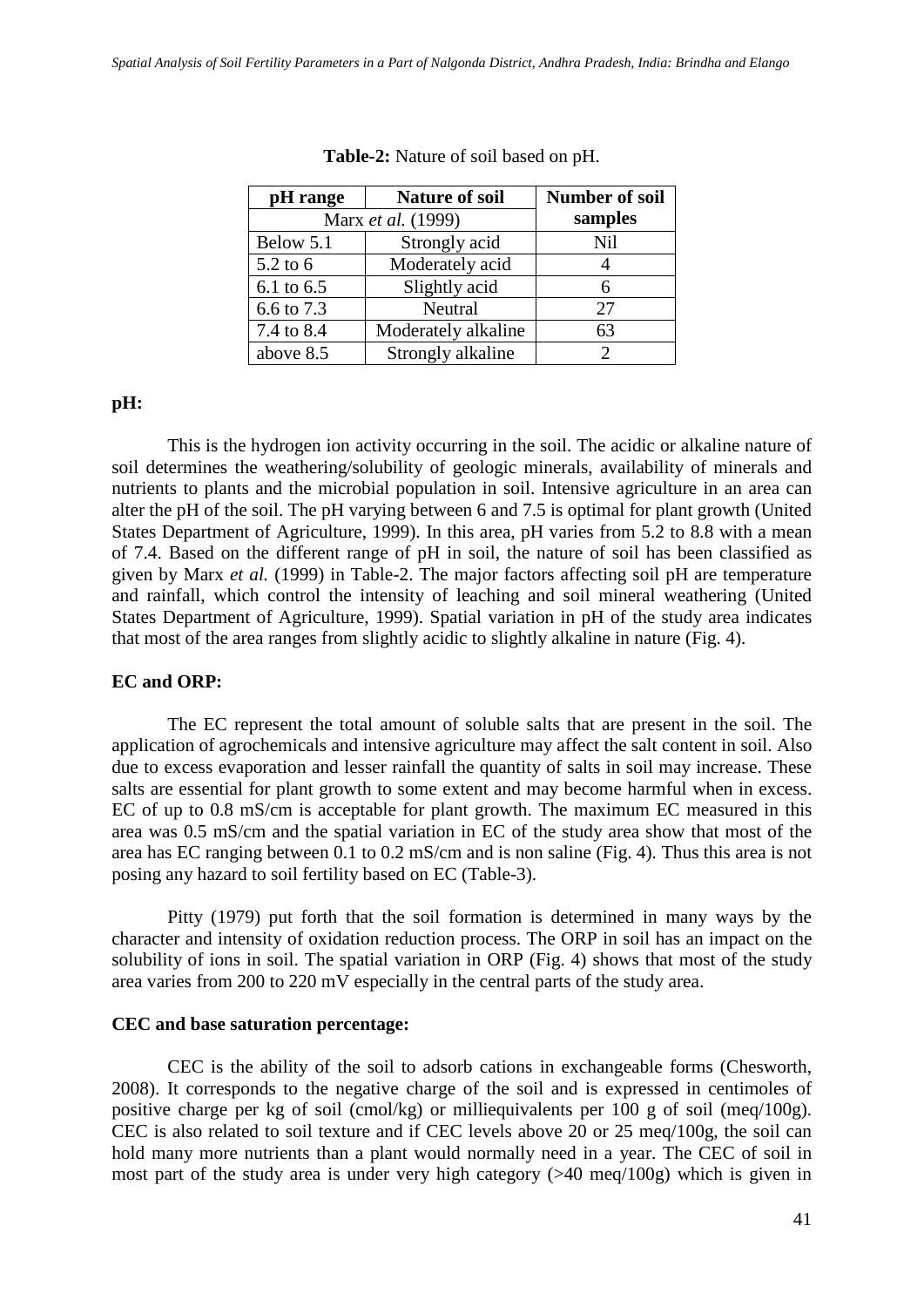

Table-4. Fig. 5 shows that most part of the area have CEC ranging between 75 meq/100g to 100 meq/100g.

Base saturation is the percentage of the CEC that is occupied by cations and it increases with pH which is calculated as given below (Jones, 2001).

Percent base saturation =  $[(Ca + Mg + K + Na)/CEC] \times 100$ 

Where all the concentration are expressed are in meq/100g. All the soil samples of this area except for one have a base saturation percentage of above 80 which is very high. The average percentage of base saturation was 93%.

| 2:1               | <b>Nature of</b> | <b>Effects</b>                                           | <b>Number of soil</b> |
|-------------------|------------------|----------------------------------------------------------|-----------------------|
| <b>Water/soil</b> | soil             |                                                          | samples               |
| (dS/m or          |                  |                                                          |                       |
| $mS/cm$ )         |                  |                                                          |                       |
|                   |                  | Jones (2001)                                             |                       |
| < 0.40            | Non-saline       | Salinity effects mostly negligible, except               | 95                    |
|                   |                  | possibly beans and carrots                               |                       |
| $0.40 - 0.80$     | Very             | Yield of very salt-sensitive crops such as flax,         | 7                     |
|                   | slightly         | clovers (alsike, red), carrots, onions, bell             |                       |
|                   | saline           | pepper, lettuce, and sweet potato may be                 |                       |
|                   |                  | reduced by 25 to 50%                                     |                       |
| $0.81 - 1.20$     | Moderately       | Yield of salt-sensitive<br>crop restricted;              | Nil                   |
|                   | saline           | seedlings may be injured; satisfactory for               |                       |
|                   |                  | well-drained greenhouse soils; crop yields               |                       |
|                   |                  | reduced by 25 to 50% may include broccoli                |                       |
|                   |                  | and potato plus the other plants listed above            |                       |
| $1.21 - 1.60$     | Saline soils     | Crops tolerant include cotton, alfalfa, cereals,         | Nil                   |
|                   |                  | grain sorghum, sugar beets, bermuda grass,               |                       |
|                   |                  | tall wheat grass, and Harding grass; salinity            |                       |
|                   |                  | higher than desirable for greenhouse soils               |                       |
| $1.61 - 3.20$     | Strongly         | Only salt-tolerant crops yield satisfactorily;           | Nil                   |
|                   | saline           | for greenhouse crops leach soil with enough              |                       |
|                   |                  | water so that $2$ to $4$ quarts $(2 \text{ to } 4)$ pass |                       |
|                   |                  | through each square foot $(0.1 \text{ ml})$ of bench     |                       |
|                   |                  | area, or 1 pint of water $(0.5 L)$ per 6-in. $(15$ -     |                       |
|                   |                  | cm) pot; repeat after 1 h; repeat again if               |                       |
|                   |                  | readings are still in the high range                     |                       |
| >3.2              | Very             | Only salt-tolerant grasses, herbaceous plants,           | Nil                   |
|                   | strongly         | and certain shrubs and trees will grow                   |                       |
|                   | saline           |                                                          |                       |

**Table-3:** Number of soil samples in different range of EC and their effects.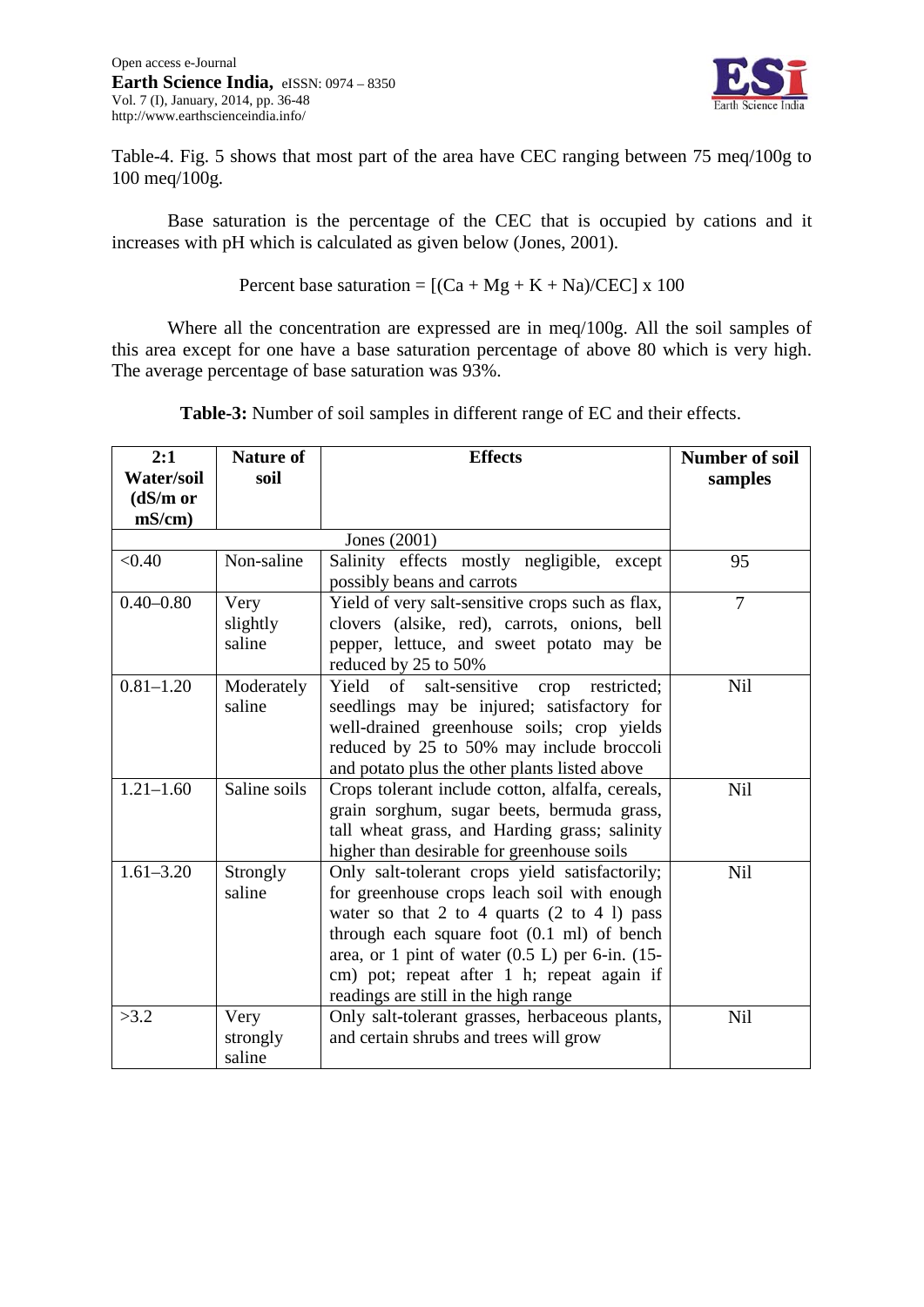

**Fig. 4:** Spatial variation in EC, pH and ORP in soil.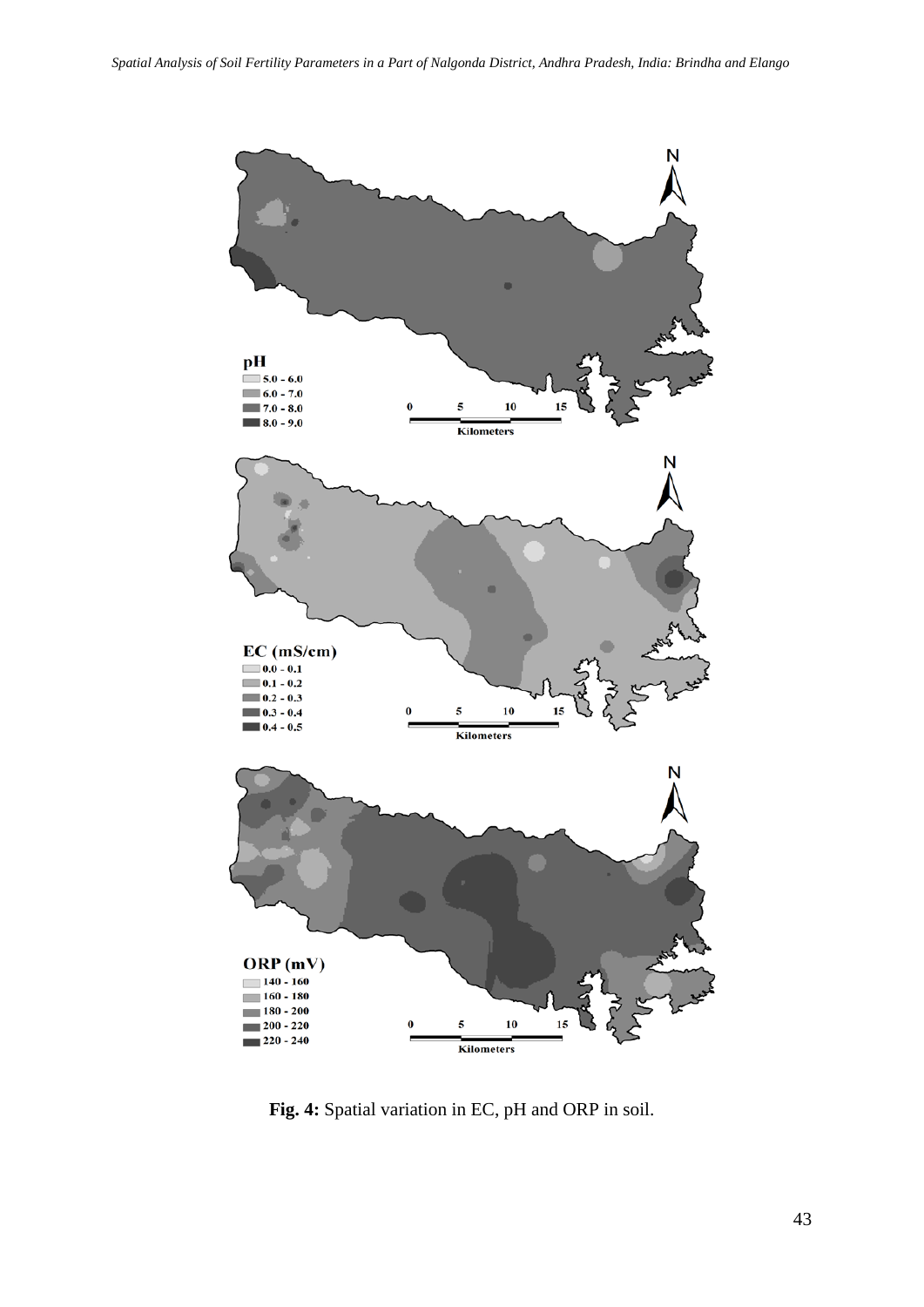

| <b>Rating</b> | $CEC$ (cmol/kg or meq/100g) |         | % Base saturation |                  |  |
|---------------|-----------------------------|---------|-------------------|------------------|--|
|               | <b>Number of</b><br>Range   |         | Range             | <b>Number of</b> |  |
|               | (Metson, 1961)              | samples | (Metson, 1961)    | samples          |  |
| Very low      |                             |         | $0 - 20$          |                  |  |
| Low           | $6 - 12$                    |         | $20 - 40$         |                  |  |
| Moderate      | $12 - 25$                   | 22      | $40 - 60$         |                  |  |
| High          | $25 - 40$                   |         | 60-80             |                  |  |
| Very high     | >40                         |         | > 80              | 101              |  |

|  |  |  |  |  | Table-4: Ratings for CEC and base saturation percentage. |
|--|--|--|--|--|----------------------------------------------------------|
|--|--|--|--|--|----------------------------------------------------------|

# **Cations and anions:**

Calcium and magnesium in soil are mainly derived from weathering of geological materials and also from application of agrochemicals. It is important that the calcium and magnesium levels are balanced to ensure fertile soil. The Ca/Mg ratio of soils indicates that the soil is either low or deficient in most of the locations (Table-5). It is also visible from Table-6 that calcium levels in soil are below the required level while magnesium is high. Spatial variation in calcium and magnesium are given in Fig. 6 where the concentration varies in small patches throughout the study area. Calcium carbonate is an another important characteristic of soil which is a measure of the total calcium and magnesium carbonate present in the soil as precipitated solid or crystal**.** The quality of soil based on calcium carbonate percentage are as: low (0-2.5%) - 59 soil samples; moderate (2.5-5.0%) - 16 soil samples; high  $(5.0-10\%)$  - 13 soil samples; very high  $(>10\%)$  - 14 soil samples. The spatial variation in calcium carbonate percentage in soil is given in Fig. 5.

| Ca/Mg    | <b>Description</b> |         |
|----------|--------------------|---------|
| ratio    |                    | samples |
|          | (Eckert, 1987)     |         |
| $<$ 1    | Ca deficient       | 64      |
| $1-4$    | $Ca$ (low)         | 34      |
| $4 - 6$  | <b>Balanced</b>    | 3       |
| $6 - 10$ | $Mg$ (low)         |         |
| >10      | Mg deficient       |         |

**Table-5:** Ca/Mg ratio in soil samples.

Sodium is classified based on exchangeable sodium percentage (ESP) which is the percent of sodium in CEC. The minimum, maximum and mean ESP in soil were 1%, 42.9% and 14.9% respectively. Sixty three soil samples had ESP above 10% which is of concern as per Marx *et al.* (1999). Potassium is an important parameter of soil which is found to be very high (Table-6) while the concentration of sulphate is low (Table-7) in the soil of this area. Spatial variation in sodium, potassium and sulphate are given in Fig. 5 and Fig. 6.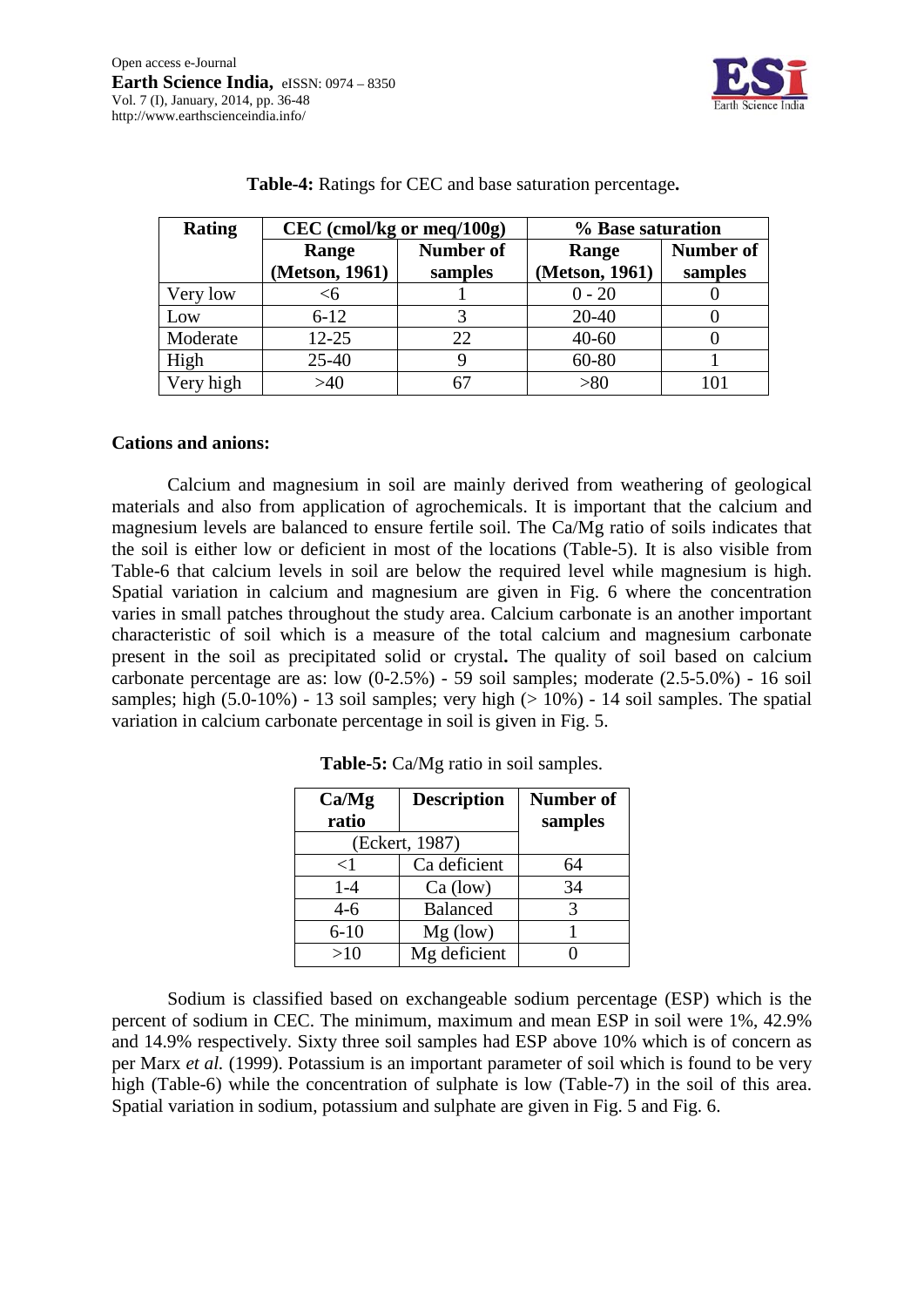

**Fig. 5:** Spatial variation in CEC, calcium carbonate and sulphate concentration in soil.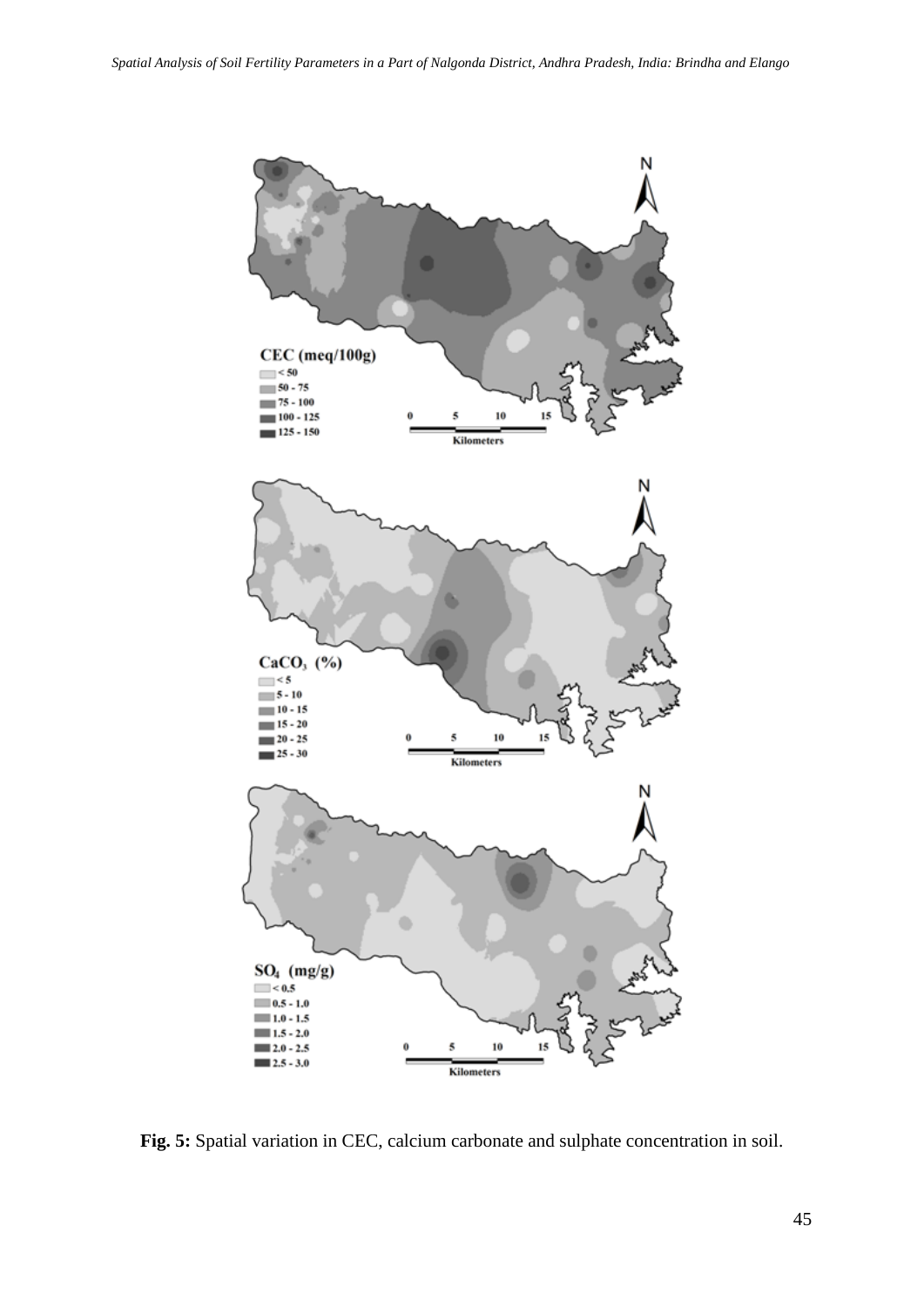

| Level        | Calcium                    |                | <b>Magnesium</b>           |                | Sodium                     |                | <b>Potassium</b>           |                |
|--------------|----------------------------|----------------|----------------------------|----------------|----------------------------|----------------|----------------------------|----------------|
|              | Range<br>(Metson,<br>1961) | No.<br>samples | Range<br>(Metson,<br>1961) | No.<br>samples | Range<br>(Metson,<br>1961) | No.<br>samples | Range<br>(Metson,<br>1961) | No.<br>samples |
| Very low     | $0 - 2$                    | 19             | $0 - 0.3$                  | 0              | $0 - 0.1$                  | 0              | $0 - 0.2$                  | $\theta$       |
| Low          | $2 - 5$                    | 30             | $0.3 - 1.0$                |                | $0.1 - 0.3$                |                | $0.2 - 0.3$                | $\Omega$       |
| Moderate     | $5-10$                     | 31             | $1-3$                      | 20             | $0.3 - 0.7$                |                | $0.3 - 0.7$                |                |
| High         | 10-20                      | 22             | $3 - 8$                    | 36             | $0.7 - 2.0$                | $\overline{4}$ | $0.7 - 2.0$                | 12             |
| Very<br>high | $>20$                      | $\Omega$       | >8                         | 41             | >2                         | 96             | >2                         | 89             |

# **Table-6:** Levels of exchangeable cations (meq/100g or cmol/kg).

**Table-7:** Classification of soil based on sulphate concentration.

| <b>Level</b>       | Sulphate (ppm) | <b>Number of samples</b> |
|--------------------|----------------|--------------------------|
| Marx et al. (1999) |                |                          |
| Low                |                | qq                       |
| Medium             | $2 - 10$       |                          |
| sufficient         | >10            |                          |



**Fig. 6:** Spatial variation in concentration of calcium, magnesium, sodium and potassium in soil.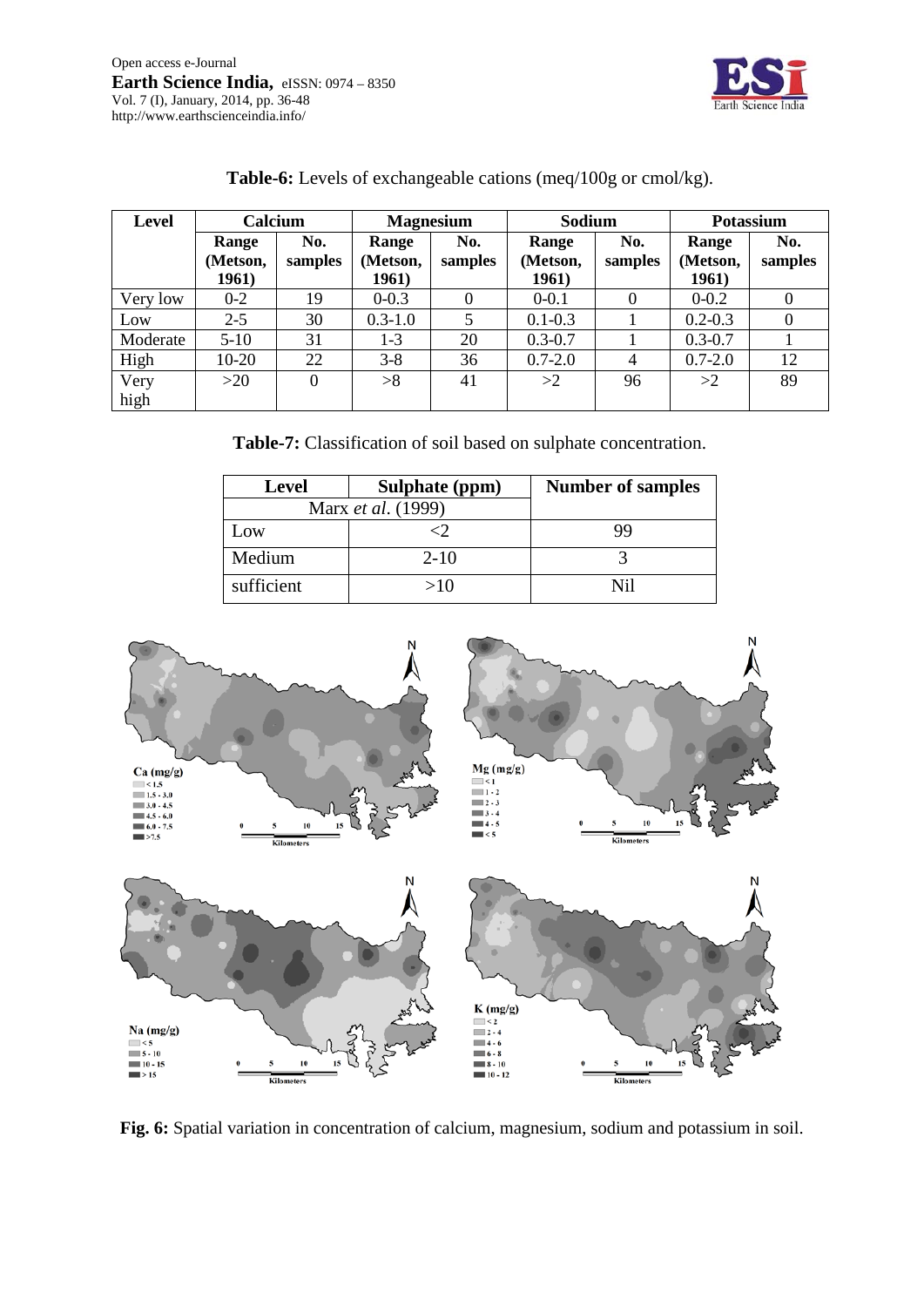#### **Conclusion**

Soil fertility is an important criterion in agricultural regions. This study was carried out to understand the status of soil characteristics such as pH, EC, ORP, soil texture, calcium, magnesium, sodium, potassium, sulphate, calcium carbonate, CEC and base saturation percentage in an intensively irrigated region forming a part of Nalgonda district, Andhra Pradesh, India. The soil is mostly neutral to alkaline based on pH and non saline based on EC. Calcium in soil is deficient based on Ca/Mg ratio while magnesium, sodium, potassium and CEC are high in the soil of this area. Sulphate is found low in the soil. It is important to consider the results of this study while planning the agriculture development and management in this area. This study serves as a baseline data on the soil characteristics of this region.

*Acknowledgements:* The authors would like to acknowledge the Board of Research in Nuclear Sciences, Department of Atomic Energy, Government of India for funding this work (Grant no. 2007/36/35). Authors also like to thank the Department of Science and Technology's Funds for Improvement in Science and Technology scheme (Grant No. SR/FST/ESI-106/2010) and University Grants Commission's Special Assistance Programme (Grant No. UGC DRS II F.550/10/DRS/2007(SAP-1)) for their support in creating laboratory facilities, which helped in carrying out part of this work. Thanks are due to Mr. T. Md. Zuhail, Research Fellow, Department of Geology, Anna University, India for carrying out analysis of soil samples.

#### **References**

- APHA (1998) Standard methods for the examination of water and wastewater. 20th edn, American Public Health Association, Washington DC, USA.
- Bashour, I. I. and Sayegh, A. H. (2007) Methods of analysis of soils of arid and semi-arid regions, Food and Agriculture Organization (FAO) of the United Nations.
- Brindha, K. and Elango, L. (2010) Study on bromide in groundwater in parts of Nalgonda district, Andhra Pradesh. Earth Science India, v. 3(1), pp. 73-80.
- Brindha, K. and Elango, L. (2012) Groundwater quality zonation in a shallow weathered rock aquifer using GIS. Geospatial Information Science, v. 15(2), pp. 95-104.
- Brindha, K. and Elango, L. (2013) Occurrence of uranium in groundwater of a shallow granitic aquifer and its suitability for domestic use in southern India. J. Radioanalytical and Nuclear Chemistry, v. 295, pp. 357- 367.
- Brindha, K. (2012) Assessment of fluoride and uranium in groundwater and hydrogeochemical modelling in a proposed uranium tailings pond area, southern India, Ph.D. thesis, Department of Geology, Anna University, India, 164 p.
- Brindha, K., Elango, L. and Nair, R.N. (2011a) Spatial and temporal variation of uranium in a shallow weathered rock aquifer in southern India. J. Earth Systems Science, v. 120(5), pp. 911-920.
- Brindha, K., Rajesh, R., Murugan, R. and Elango, L. (2010) Natural and anthropogenic influence on the fluoride and nitrate concentration of groundwater in parts of Nalgonda district, Andhra Pradesh, India. J. Applied Geochemistry, v. 12(2), pp. 231-241.
- Brindha, K., Rajesh, R., Murugan, R. and Elango, L. (2011b) Fluoride contamination in groundwater in parts of Nalgonda district, Andhra Pradesh, India. Environmental Monitoring and Assessment, v. 172, pp. [481-](http://dx.doi.org/10.1007/s10661-010-1348-0) [492.](http://dx.doi.org/10.1007/s10661-010-1348-0)
- Department of Agriculture and Cooperation (2011) Ministry of Agriculture, Government of India, Annual report 2010-2011, 197 p.
- Eckert D.J. (1987) Soil test interpretation: Base cation saturation ratios and sufficiency levels, *In:* J.R. Brown (Ed.) Soil testing: Sampling, correlation and interpretation, Soil Science Society of America, Spec. Pub. 21 SSSA Madison WI, pp. 53-64.
- Elango, L., Brindha, K., Kalpana, L., Sunny, F., Nair, R.N. and Murugan, R. (2012) Groundwater flow and radionuclide decay-chain transport modelling around a proposed uranium tailings pond in India, Hydrogeology J., v. 20(4), pp. 797-812.
- Chesworth, W. (2008) Encyclopedia of soil science, Springer, The Netherlands, 902 p.